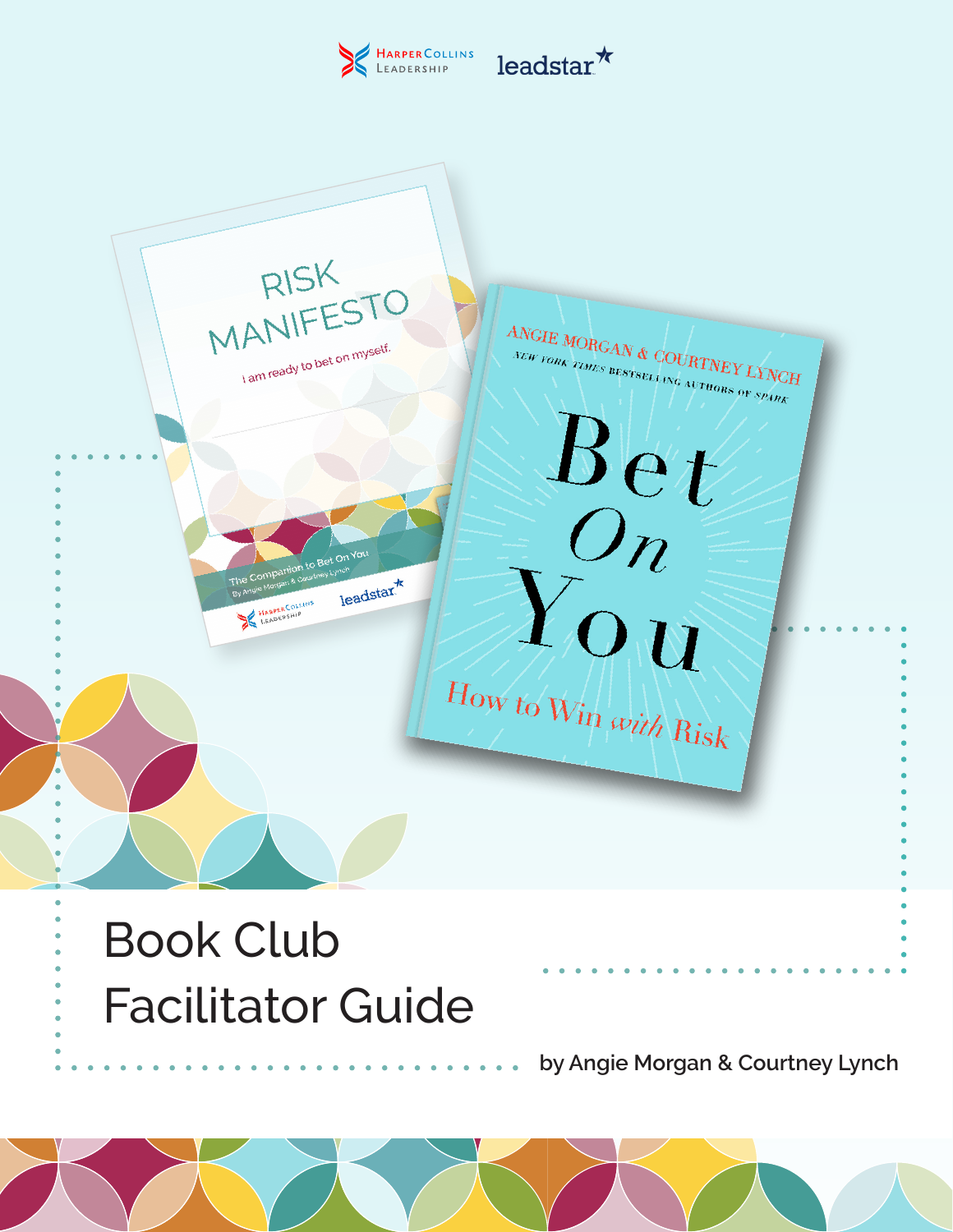## Introduction

*Bet on You: How to Win with Risk* is a ground-breaking book designed to give you the confidence, courage, and inspiration to pursue the dreams that are in your heart and on your mind.

While you can read *Bet on You* individually and visit **[www.leadstar.us/bet-on-you](http://www.leadstar.us/bet-on-you)** to create your personal Risk Manifesto, we – the authors, Angie and Courtney - believe that it's invaluable to read this book in community.

We know that when you're surrounded by a group of individuals who care about you and are there to support you, your chances for success in the risks you take increase exponentially.

We're offering this *Bet on You* facilitator guide so you can start a *Bet on You* book club. This guide offers recommendations on how to organize and facilitate powerful discussions that help unlock the potential of the group you're a part of. Please note that these are recommendations. You're welcome to customize this guide to bring your curiosity and initiative to the dialogue.

Copies of *Bet on You* can be purchased through all major book retailers. For a limited time, you can also purchase discounted copies through **[Lead Star](https://shop.leadstar.us)**. If you're interested in ordering 48+ copies, email **[orders@leadstar.us](mailto:orders%40leadstar.us?subject=Bet%20on%20You)** for more details. You can also **[download a preview](https://leadstar.us/wp-content/uploads/2022/04/Bet-on-You-Preview.pdf)** of *Bet on You* to share with your group.

Let's get started!

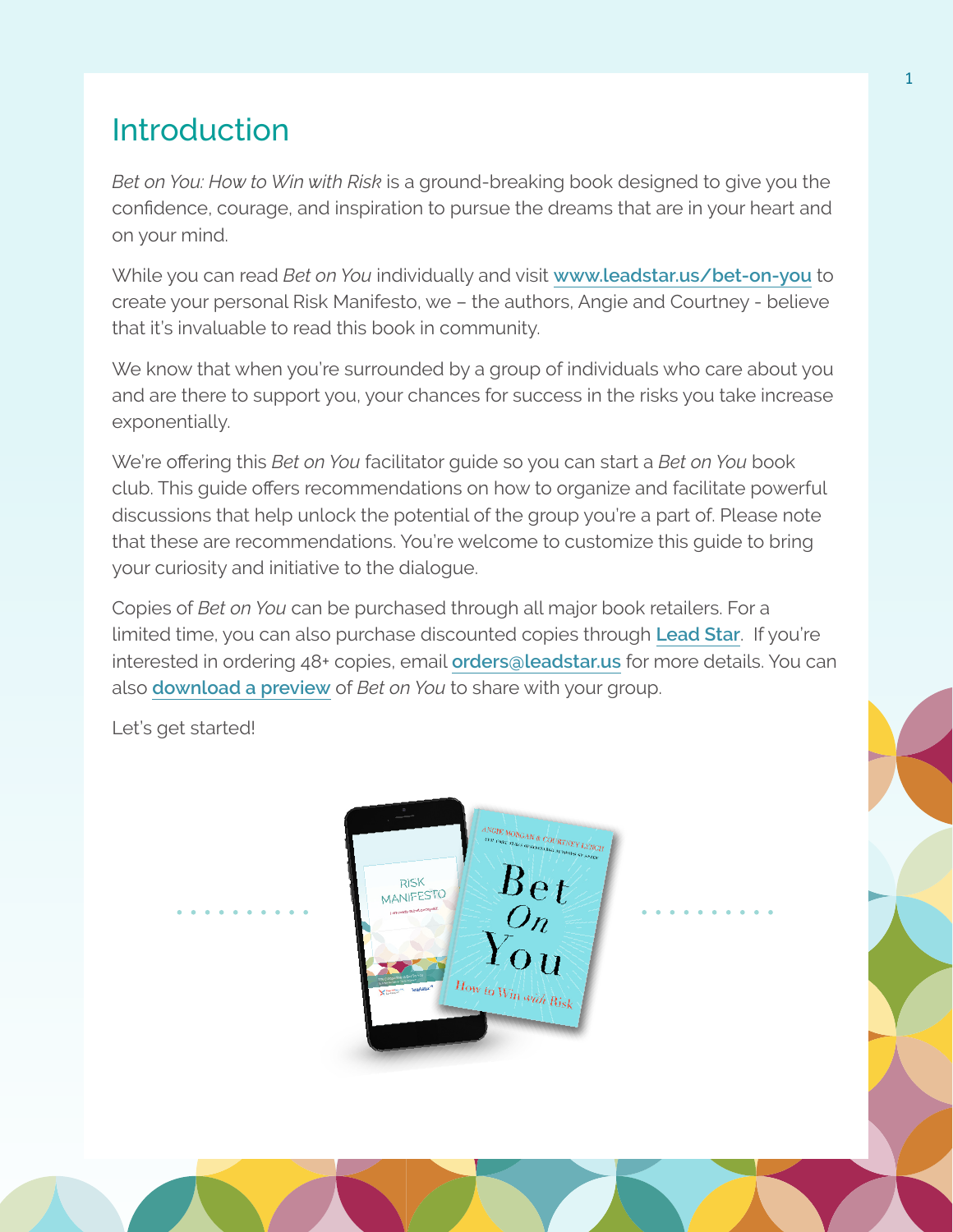## Facilitation Best Practices

- **1. The very first thing you need to do as a facilitator is decide how large you want your group to be. Here are some considerations:**
	- The ideal discussion group size is between 5-8 people; this allows for everyone to share their voice when your group meets.
	- If you have a group of more than 8, consider having multiple book clubs. If you lead an affinity network at work, or if you're a member of a large department, break your group up and assign co-facilitators for each respective group.
- **2. Think about how long you want your** *Bet on You* **reading journey to last. Here's some guidance:**
	- Choose when you want to start and stop your club keep in mind that for most people, reading a book at an enjoyable pace will take about six weeks. If you've got a group of aggressive readers, a four-week time period is appropriate; yet, an eight-week timeline might be better to accommodate a variety of reading styles or schedules. Typically, when clubs run longer than eight weeks, you begin to lose momentum and engagement.

#### **3. Book clubs should be fun and enriching experiences for all involved. Here are some ideas to make your journey enjoyable:**

- Consider having multiple conversation leaders (rather than have the same person, each time, read through the questions). This way each leader can bring their own unique style to the discussion, which makes each session a different experience and also shares the leadership responsibility with book club members.
- Encourage everyone in your club to begin their [Risk Manifesto](https://leadstar.us/bet-on-you). This way when you get together, everyone will have experience personalizing the content to their own lives, which will make for an even more enriching discussion.
- Be creative! There will be plenty of opportunities throughout your journey to celebrate your group's success. Your imagination is your most valuable asset in making this reading journey valuable for all who participate.
- After you're finished with the book, consider having various check-in points at later dates to get a sense of how people are doing with their risk-taking endeavors.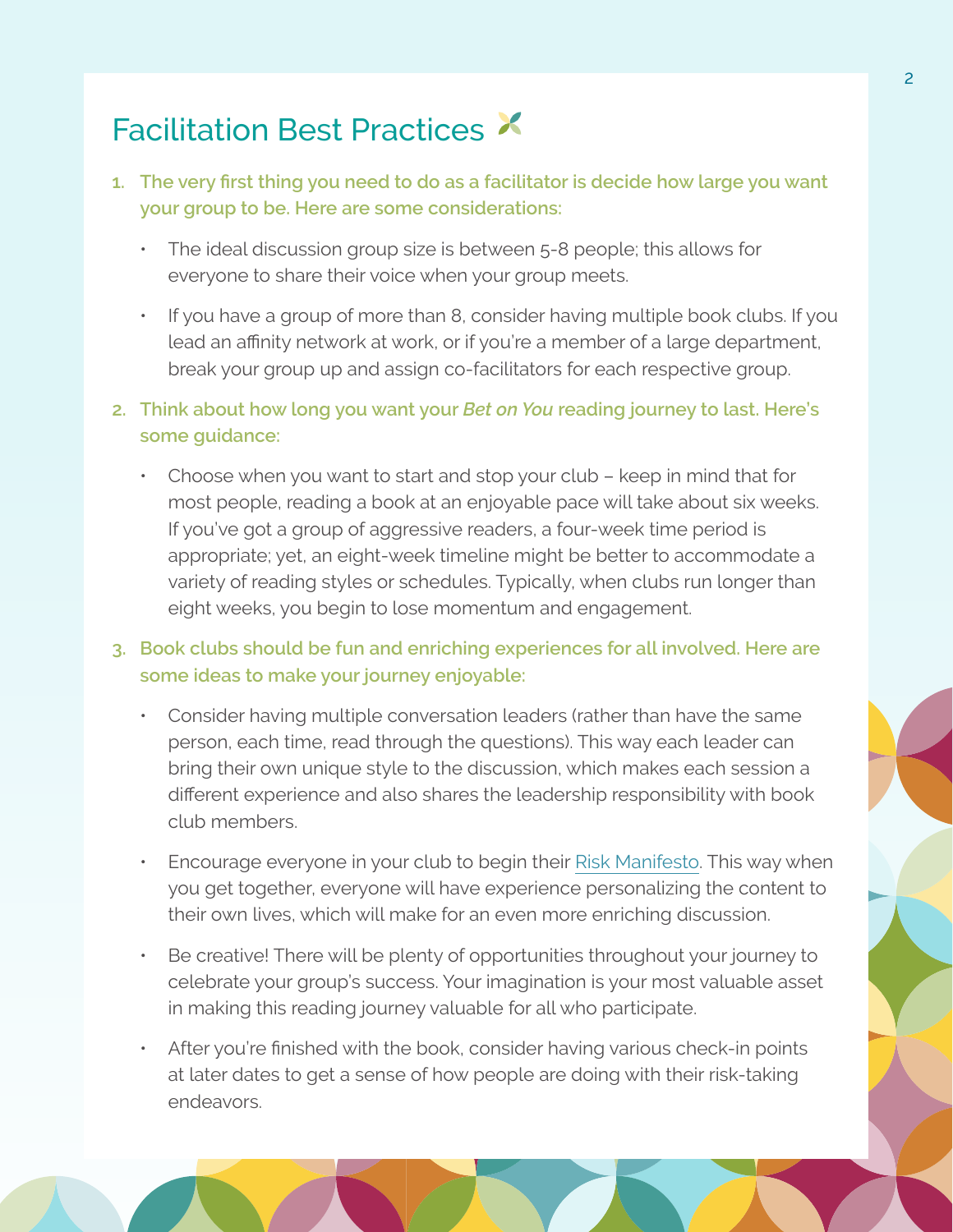## Discussion Questions: *Section I*

## *Introduction*

1. Angie and Courtney write about the "Play it Safe Paradox." What were some of the well-intentioned messages you heard growing up that were designed to keep you safe? How have these messages helped you, and how have they limited you?

## *Chapter One: Re-Thinking Risk*

- 1. When you hear the word "risk," what words come to mind?
- 2. The authors advocate taking a "Kaleidoscope Approach" to risk taking. Which chamber of your kaleidoscope do you believe you do a good job of risk-taking? Which chamber do you feel you need to pay more attention to?
- *3. Bet on You* shares three misconceptions about risk. Which misconception was a surprise to you and why?
- 4. After reading about "hidden risks" in our lives, do you now have a sense of some of the hidden risks you're taking currently? Please share.

## *Chapter Two: If Not You, Then Who?*

- 1. How self-reliant are you? Share an example of when you "strived for your own goals, bravely."
- 2. What are some of your perceived "hold-backs" in regard to the risks you want to take?
- 3. Angie and Courtney share that we all have our own, unique risk disposition. Describe yours and share what has influenced you in regard to your tolerance and/or acceptance of risk?
- *4. Bet on You* introduces the prevention and promotion mindset. How have these two mindsets impacted you in regard to the risks you want to take?
- 5. The authors advocate "Just Trying It." What are some things you want to try right now?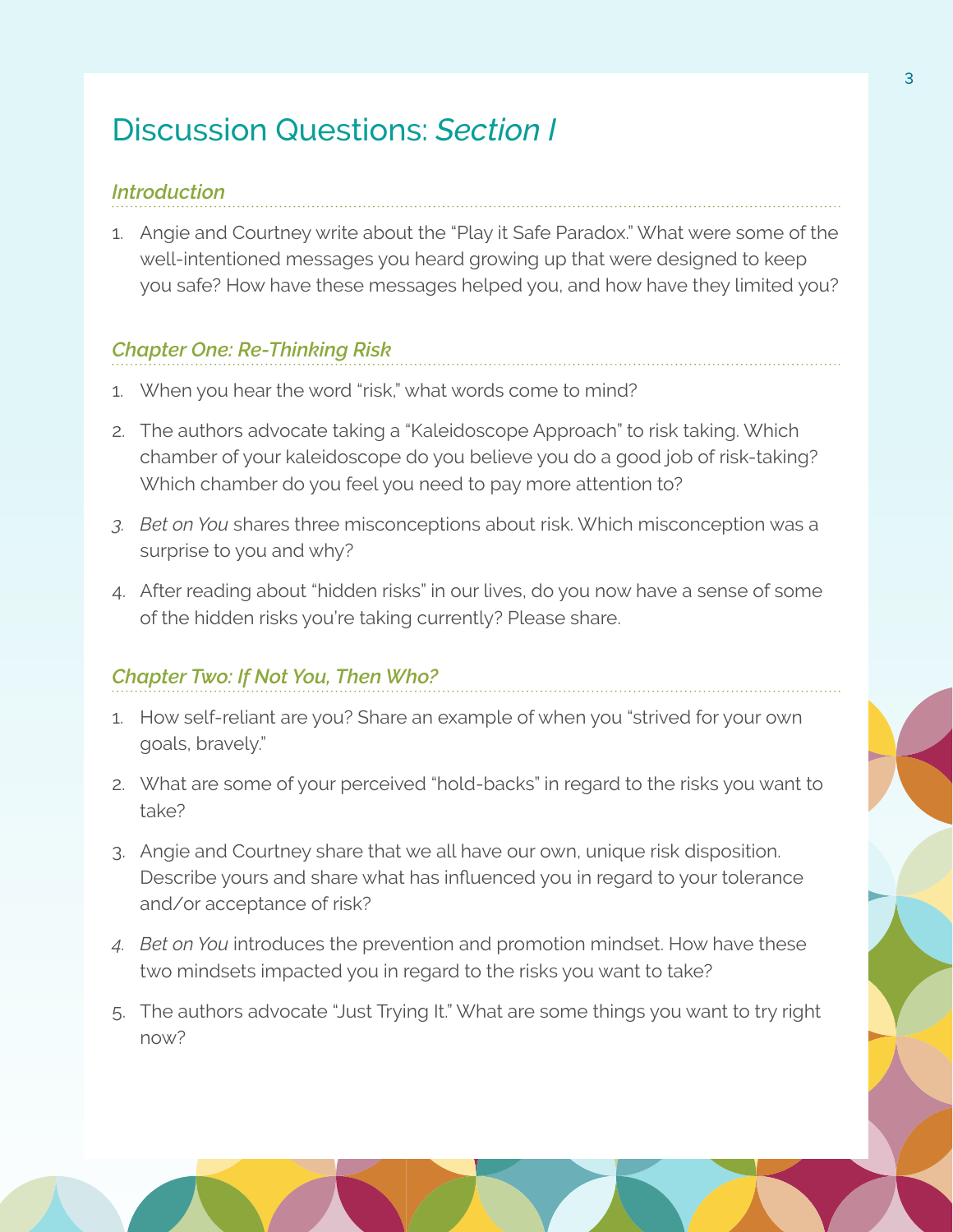## Discussion Questions: *Section II*

## *Chapter Three: Dream It. Own It. Take It.*

- 1. Do you get the chance to daydream in your life? Describe when and how you do this.
- 2. Angie and Courtney share five questions to help you bring clarity to your dreams. Which of the following five questions helped you bring clarity to the dreams you're contemplating?
	- *• What does your kaleidoscope look like?*
	- *• What's worth pursuing?*
	- *• Can you reach a starting point to your dream?*
	- *• Can you resource your dream?*
	- *• Does that challenge seem fun?*
- 3. At the end of this chapter, there's a strong accountability message about owning your dreams and taking action. What does "ownership" look like to you and what are some small actions you can take to begin to attempt pursuing your dreams?
- 4. The authors recommend seeking heat experiences. When you consider your life, share some of your previous heat experiences and how you've benefited from them. Also, share some heat experiences you believe you would benefit from.

## *Chapter Four: Choose Your Guides*

- 1. Who are the people you look to currently for influence and guidance?
- 2. In regard to a specific risk you're contemplating, who could be a great source of support and inspiration for you?
- 3. Angie and Courtney talk about The Big Three types of people in our lives: Champions, Big Stagers, and No-Choosers. *Who are your Champions? Who are your Big Stagers? How do you manage your No-Choosers?*
- 4. How can you adapt your schedule to invite more inspiration from your guides into your life?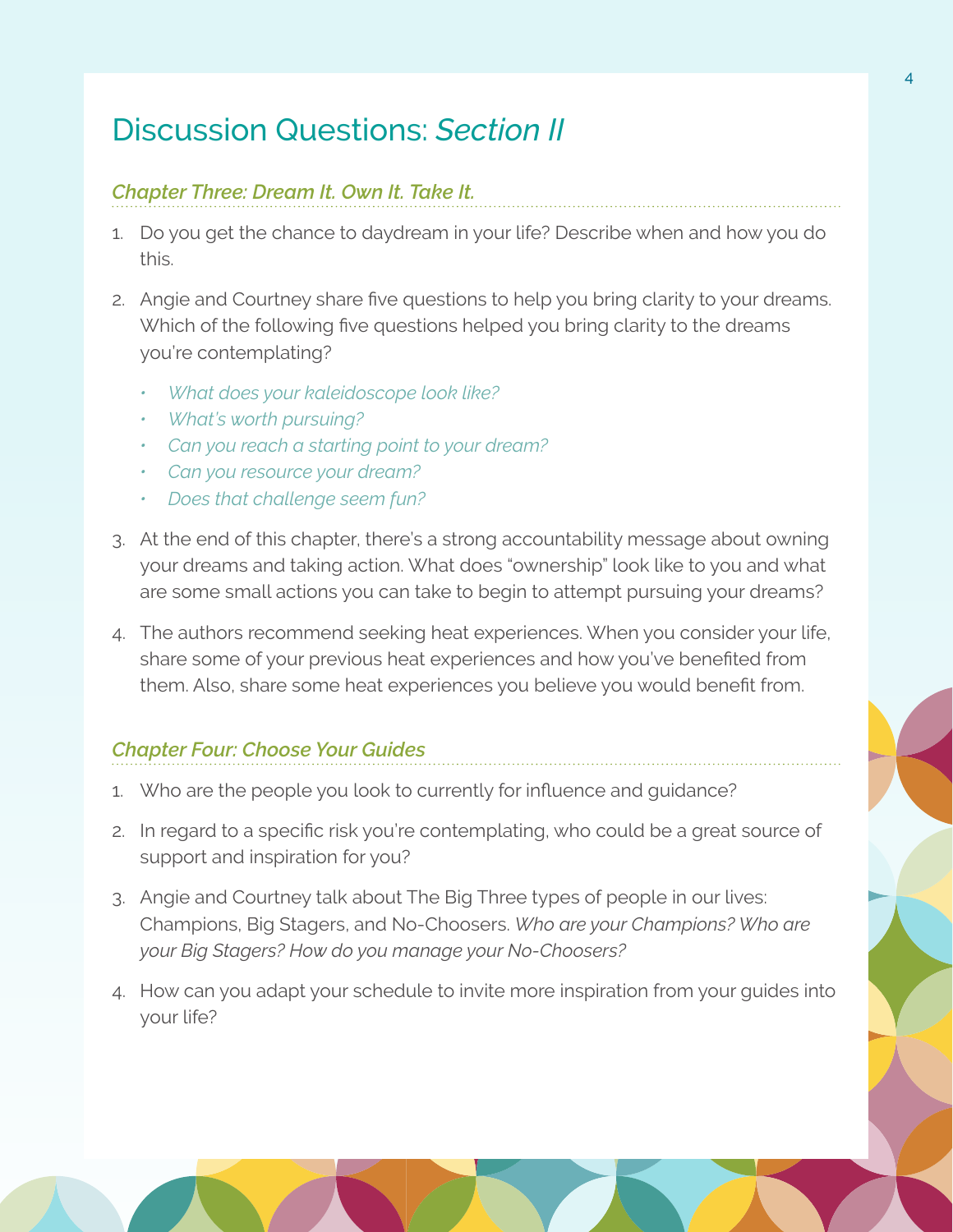### *Chapter Five: Do the Work*

- 1. In *Bet on You*, the authors write about "The Gutsy No." What would a "Gutsy No" look like in your world?
- 2. What can you do to create more margin in your life?
- 3. Do you recall times in your life when you've "half-assed it?" Share a story about a time when you didn't really commit to a goal and were disappointed by the result. Looking back, what could you have done differently to achieve a more positive result?
- 4. Select a goal you've got for yourself *what would reverse planning look like for this particular goal?*
- 5. Angie and Courtney advocate for the "1/3, 2/3 Rule" meaning, you should spend 1/3 of your time planning and 2/3 making things happen. When it comes to planning and taking action, what does your ratio typically look like – more planning and less action? Less planning and more action?

## Discussion Questions: *Section III*

#### *Chapter Six: Weave Your Safety Net*

- 1. Do you have a sense of the financial commitment it'll take to pursue the risk(s) you're contemplating? Describe.
- 2. Many people feel afraid, or nervous, to invest in themselves and their dreams. *Does this sound like you? Explain.*
- 3. Angie and Courtney write that "your talents are your safety net." What are some of the talents you have that you either take for granted or don't rely upon enough? Do you see how your talents can create security for you?
- 4. Are there times when you've relied too much on others (rather than yourself) to help you achieve a goal? Describe.
- 5. When you bet on yourself, you have to also rely on your judgment. Share some of the practices that have helped you build your judgment – e.g., relying on secondhand experiences, seeking insight from reading on diverse topics, networking, etc.